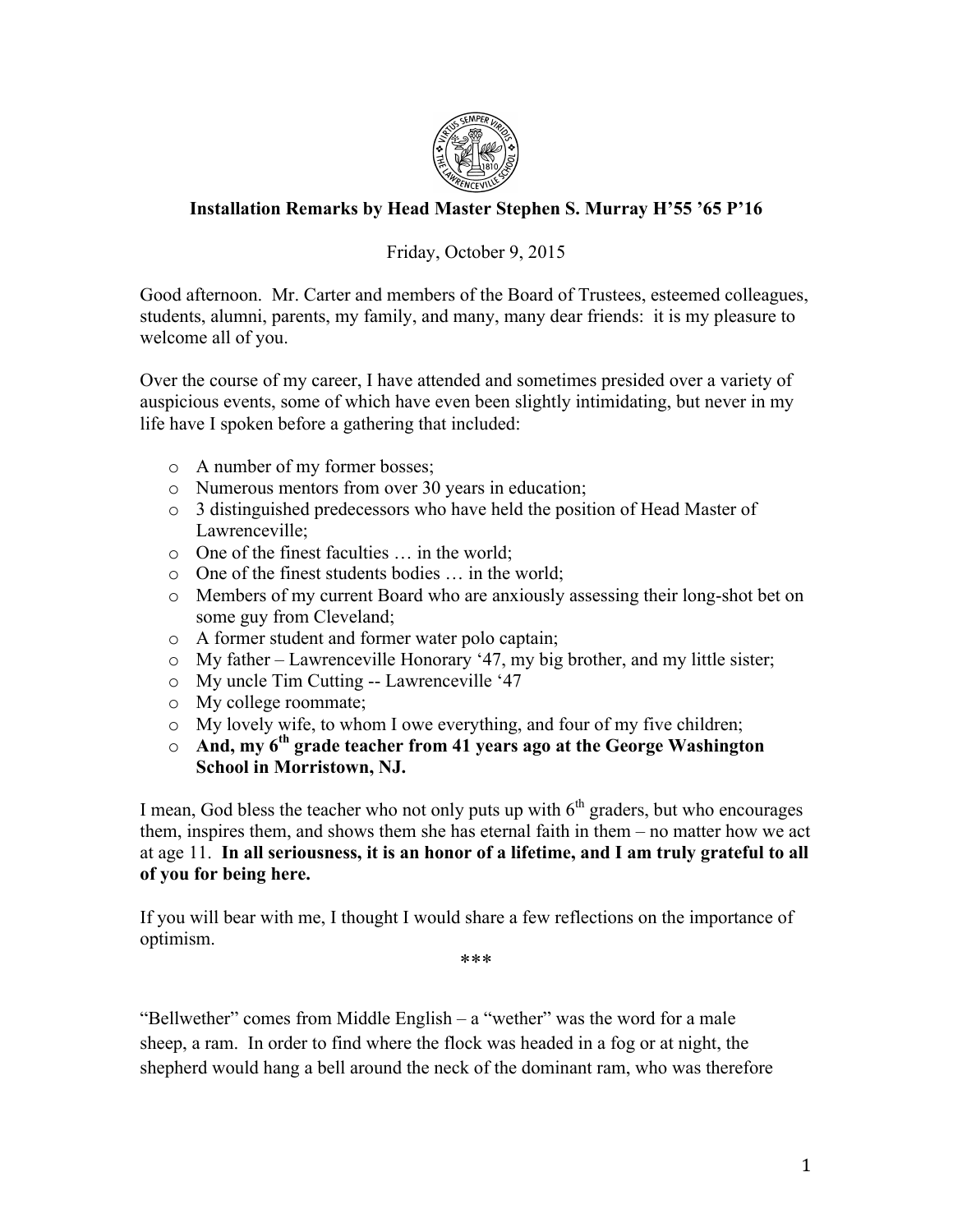the "bellwether." The term when used today often refers to 'something that leads or indicates trends' especially under uncertain conditions.

Our poets, philosophers, and artists often serve as our bellwethers – perceiving trends or realities that are not yet evident to us – blinded as we are by the fog of the moment, blinded as we are at times by a singular faith in science and technology, such that we are unable to see the signs in front of us, such that we listen only with our heads and forget to listen with our hearts.

We sometimes look back at the  $19<sup>th</sup>$  century as a time of naive confidence, a time when our burgeoning faith in technology caused us to ignore certain bellwethers easily now seen in hindsight: Mankind was harnessing steam power; tying the world together with engineering feats such as transcontinental railroads and massive ocean liners; creating great urban centers of manufacturing; racking up medical advances ranging from the typhoid vaccine to antiseptic surgery; and exploring the four corners of the world.

It seemed that nothing was beyond the reach of human ingenuity; there was no problem that could not be solved if humans put their mind to it. Forward, positive progress was inevitable.

The irony of course was that the very accomplishments of which we were so proud, exacerbated and greatly amplified the wars and tragedies that came with the dawn of the  $20<sup>th</sup>$  century: Urbanization created high concentrations of men for conscription into armies for World War I; highly mobilized transit allowed warring countries to rapidly move waves of men to the front so battles lasted not for days but weeks and months; and of course our vaunted manufacturing centers that were set up to produce items like cotton gins or steam locomotives, which improve our lives, were also able to produce vast quantities of armaments that rained down destruction.

## **So much for human ingenuity**.

And then there was the Spanish Flu that followed the First World War. Huge concentrations of troops after the war led to widespread contagion, and then rapid transport home on modern trains and ships allowed infected soldiers to spread the flu in unprecedented ways.

Before the flu pandemic from 1918-1920 had run its course, 28% of the world was infected; and the death toll easily surpassed those killed in World War I.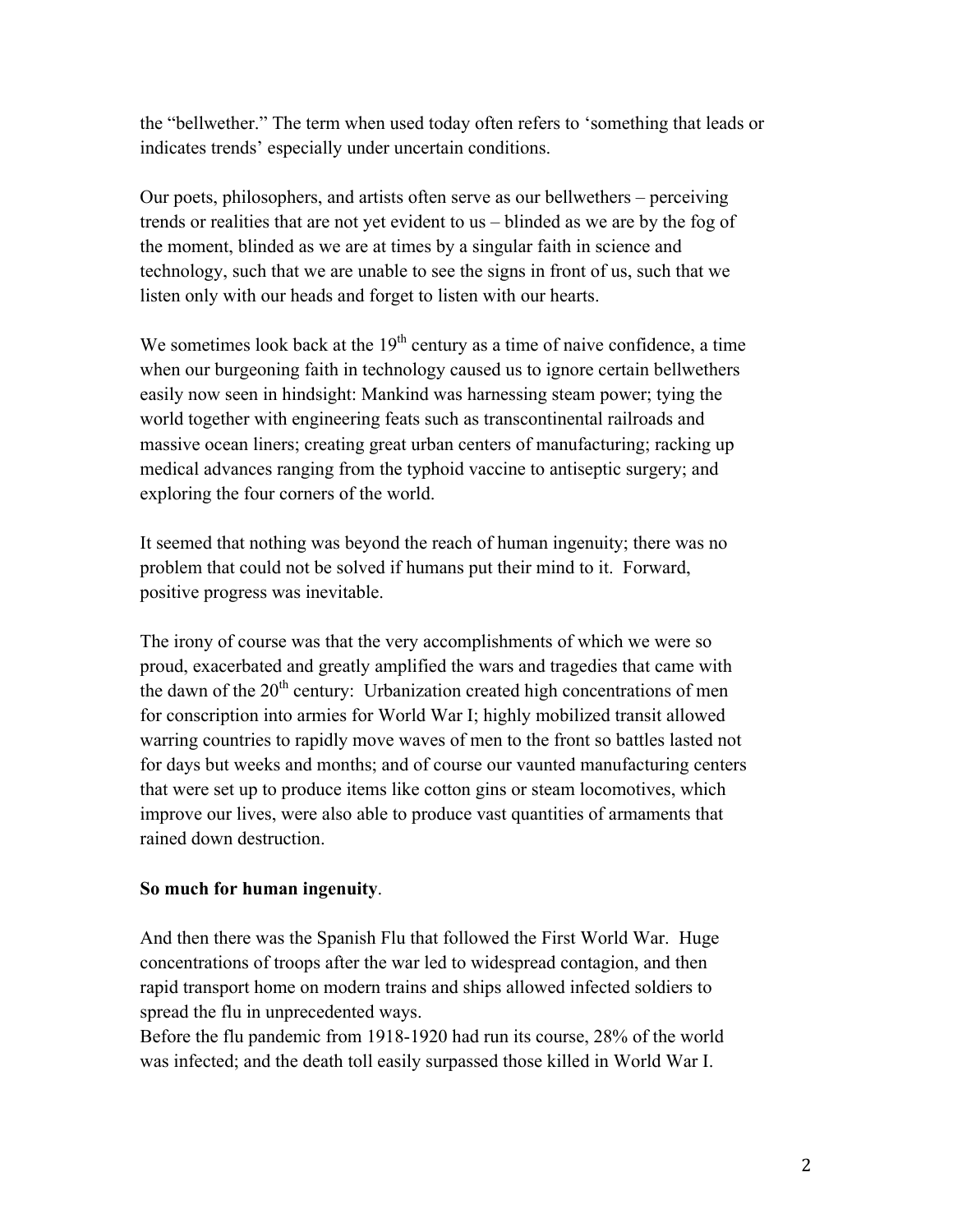And then of course Europe had hardly caught its breath before World War II broke out, where significantly improved weaponry, industrial capacity, and advanced medical knowledge were used to devastating military and genocidal effect.

The list of  $20<sup>th</sup>$  Century catastrophes is long, and their scale and duration frequently were exacerbated by tools and technology originally intended for good.

Looking back to that naïve period of 19<sup>th</sup> century optimism and progress, **most didn't see what was coming**. Still, as I mentioned, our poets and artists are often our bellwethers…and there were some who seemed to indicate that trouble was on the horizon.

In his poem, "Dover Beach," published in 1867, Matthew Arnold seems to predict the chaos and confusion that awaited Europe later that century and into the next; his verses run counter to the over-weaning confidence and positivist mind-set of the time:

*"And we are here as on a darkling plain Swept with confused alarms of struggle and flight, Where ignorant armies clash by night."*

19<sup>th</sup> century French novelist Gustave Flaubert mocked our faith in inevitable human progress in his later writings, and Georges Seurat, with his 1884 painting "A Sunday Afternoon on the Island of la Grande Jatte," seemed to suggest that society was becoming atomized and depersonalized by mechanized modernity.

And then, writing in the aftermath of the First World War, amid the confusion presaged by Matthew Arnold, William Butler Yeats evokes a profound loss of innocence and a world coming apart at the seams in his poem, "The Second Coming." He too seems to foreshadow the string of man-made tragedies that would follow World War I as the  $20<sup>th</sup>$  century unfolded:

*"Things fall apart; the centre cannot hold; Mere anarchy is loosed upon the world, The blood-dimmed tide is loosed, and everywhere The ceremony of innocence is drowned; The best lack all conviction, while the worst Are full of passionate intensity."*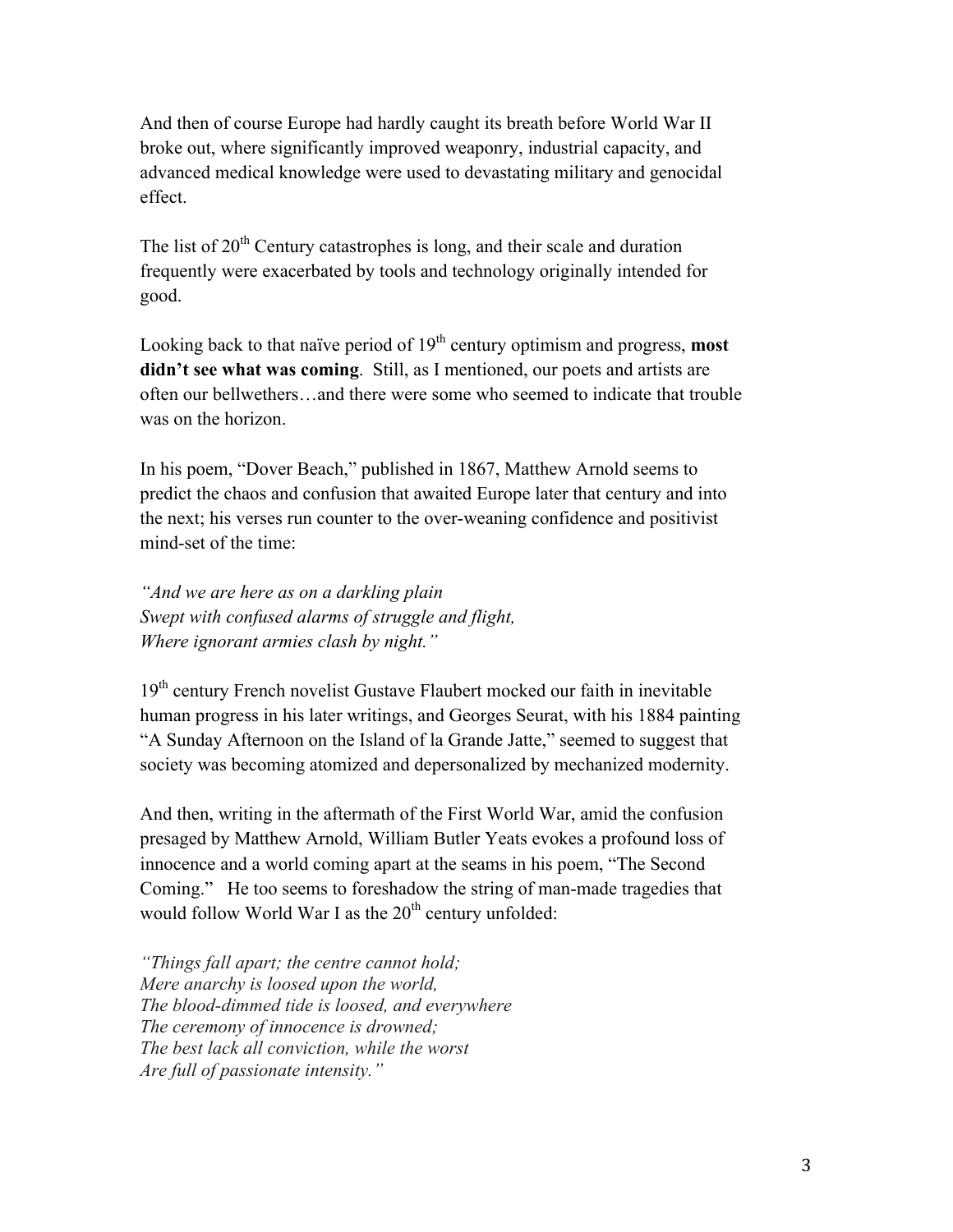"The best lack all conviction" – **well perhaps, but perhaps not**.

In spite of the ignorance and naiveté that lead to grim patterns in human history, it is not clear at all to me that the "best lack all conviction." There are always opportunities for hope and change – opportunities that sometimes come directly from the saddest chapters.

The human spirit is at its core, I believe, tremendously optimistic and hopeful, and even if the poets seek to remind us of what may go awry, there is ample evidence that we are not consigned or condemned to tragic outcomes, even if at times we are forced to endure them.

When I was a younger teacher at Deerfield, I used to lead student trips to France with my college roommate, Todd, who, as I mentioned, is here today.

We developed a rather interesting program, staying almost entirely in rural, remote parts of France. The first half of the trip we spent with families in a hardscrabble village in southern, Champagne – quite close to the battlefields of World War I.

The second part was just a bit further south in Burgundy, where we stayed in an old, partially restored  $16<sup>th</sup>$  century chateau – a damp, old stone structure. It had been abandoned for much of the  $19<sup>th</sup>$  century and left to the elements; parts of it had been dismantled by local farmers over the years as they scavenged for stone. American soldiers leaving battlefields of World War I bivouacked there briefly, and their graffiti was still discernible on window sills in the attic.

I recall a date next to the name of a young corporal from St. Louis, Missouri: December 18, 1918, just weeks after the guns on those terrible European battlefields finally went silent. The young writer scratching his name on the sill was far from home, it was Christmas, and as he sheltered in the old ruined, hulk of the chateau, I had to wonder what he had seen, what he had endured, what images haunted his sleep.

Our lodging, though once grand, was simple; even with the walls and roof restored and a rustic kitchen functional; our staying there was little better than camping, and great fun for the students. The old stone structure was so cold and damp that even on hot June evenings, we made regular, blazing fires in the six foot fireplace to take away the chill of the downstairs.

Because vestiges of World War I, in so many ways, surrounded us in these Eastern French provinces, we dug into the historical context on the trip. But I found that touring battlefields evoked little of that tragic war. The horrific trenched battle zones -- scarred, barren moonscapes -- were now pleasant, bucolic settings, parklike and serene.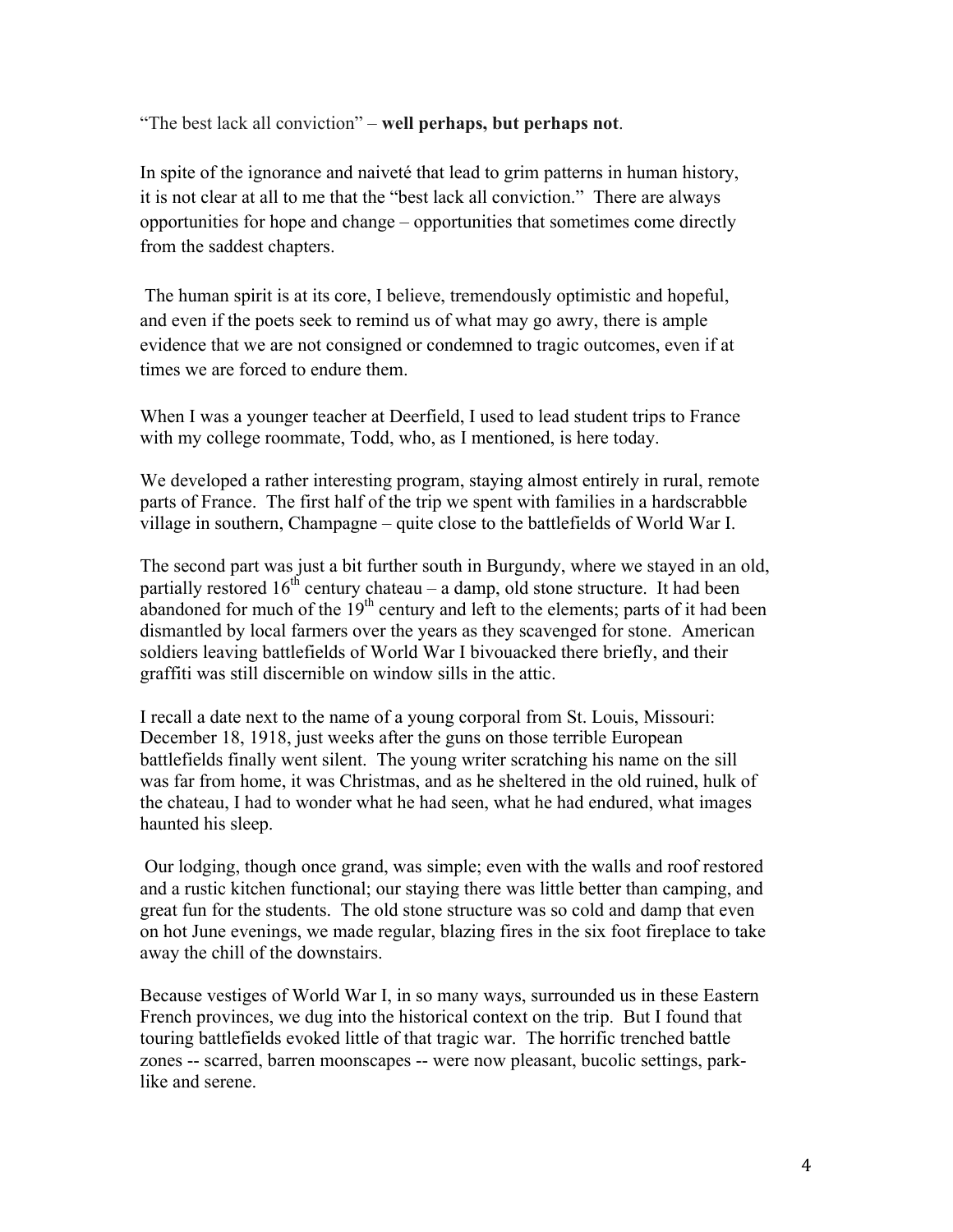So we tried a different approach with our students to help them gain a perspective on war. Each time we entered a village in our travels, I asked them to locate in the town square the inevitable memorial to those who had lost their lives in "La Grande Guerre" as the French say. Every village had one, usually a small, chipped, marble plaque – invariably a few sad geraniums growing beside it.

They were to count the number of villagers killed in the war, and then determine the ratio to the overall village population. The first time they tried this simple exercise, they were shocked. 36 men died in a village of 135. 55 lost in a small town of 250; 14 lost in small rural hamlet of 65 people. The ages ranged from teenagers to men well into their 50s. An entire swath of the population simply gone.

The old black-and-white photos of our history books allow us to distance ourselves, remove ourselves in space and time from the horror. Somehow, standing in a forlorn village common, not far from the actual battlefields, the cold simple numbers seemed to have an immediate, wrenching, and powerful effect.

And still, it can take a bellwether, a poet, to help us to see even more clearly. Or perhaps, **to see differently**.

On one particular evening on a trip many years ago, we had returned to the old chateau after a series of visits to neighboring villages. We had planned to give them some free time, but also wanted to spark some reflection on their part. My roommate had an especially good idea. "Your ticket to dinner this evening," he said, "is a poem in French that is somehow inspired by something you did or saw today." They were immediately intrigued, and they went off in twos and threes to work on their poems.

Dinner was brought in a by a local farmer's wife who cooked traditional, French country cuisine, and we ate in front of a roaring fire. At the conclusion of the meal, we went around the table, and the students read their poems – the quality and tone varied, some facetious, some sentimental, a few bordering on the serious.

Then it was Valerie's turn. Valerie was a Nigerian girl from New York City.

Her poem was written in the first person, and as she read slowly and clearly, she situated her narrator alone in front of a hearth late at night, staring at the dying embers. The room was dark and bleak and empty, and she continued to stare into the fire. It slowly emerged that the narrator was an aging French peasant woman, alone in her small hovel. In the poem, she is recalling the loss of her son, decades earlier, in some battle whose name she cannot recall in a war she could not understand. She has lived many, many such sad lonely evenings, and even at this advanced age, she relives the pain and loss quite vividly each day.

We were all deeply struck by the sad beauty of her poem, but perhaps even more so, by her ability, through empathy and insight, to travel across generations and cultures – this deeply perceptive, Nigerian-American girl could not have been further in space and time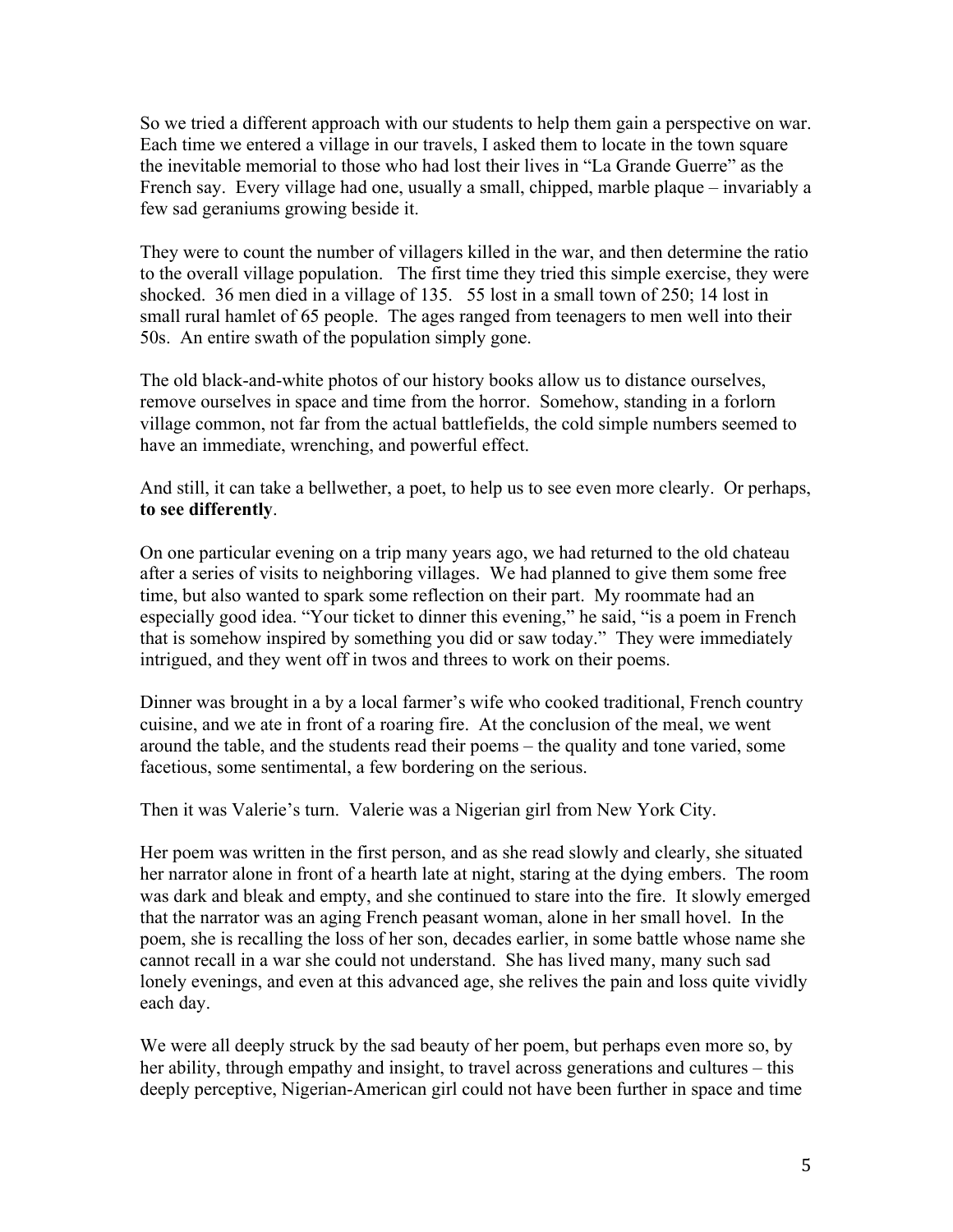from a lonely French peasant woman living out her life of regret and loss – and yet Valerie was able to bridge the gap, to imagine the pain, and express it beautifully in words.

I find Valerie's poem, Valerie's empathy, a source of hope, a source of optimism. Not the overweening, blind confidence that all problems can be solved by human ingenuity. It is a more grounded, realistic optimism that with effort, we can bridge the issues that divide us, that we can understand the pain of others.

Optimism and hope, of course, are fragile and can contain the seeds of bitterness and disappointment if we naively believe that we can avoid all loss and tragedy. Life is unpredictable, life is messy. Optimism for me is a bit like the image conjured by Henri Bergson at the end of his essay "On Laughter." When seized too hastily or greedily, laughter can be reduced to a bitter salty taste. The child skipping down the beach encounters wind-blown foam torn off the tops of waves. Like laughter, the foam sparkles in the sun and is enormously attractive. But grasp a handful to see it up close, to taste it, to own it, and one finds in one's hand nothing but a few drops of water, bitter and salty to the taste, impossible to grasp.

When we resort to optimism naively, thoughtlessly, hastily, like a child grasping a handful of sea spray, it will slip through our fingers and disappoint us.

The optimism and hope that endures, that serves us well, must be groomed in thoughtful ways in a purposeful setting; it does not ward off tragedy, but helps us to understand it, to avoid, perhaps, repeating it.

**We are here in a school**, **one of the very great schools**, and I see this as our purpose. To equip our young people to go off into the world with a clear-eyed sense of hope, and the tools of empathy and compassion and understanding required in order to make it a better place.

Lawrenceville, in all its idyllic beauty, does not exist as a bulwark against disappointment, a source of false hope that the world can be a utopia, that every problem can be solved. Lawrenceville is preserved as a place of enduring beauty and strength because what we do here is important, it is important for the world. We practice a certain hope and optimism each and every day in our approach to educating and preparing our students to launch, to go out and make a difference.

We have here some of the very best teachers anywhere, teachers who work tirelessly to develop some of the very brightest, most promising hearts and minds that can be gathered in one place.

And this is practiced on a regular basis around a table, a simple, wooden oval. Some of you will recall the reference to the Harkness table in my convocation speech: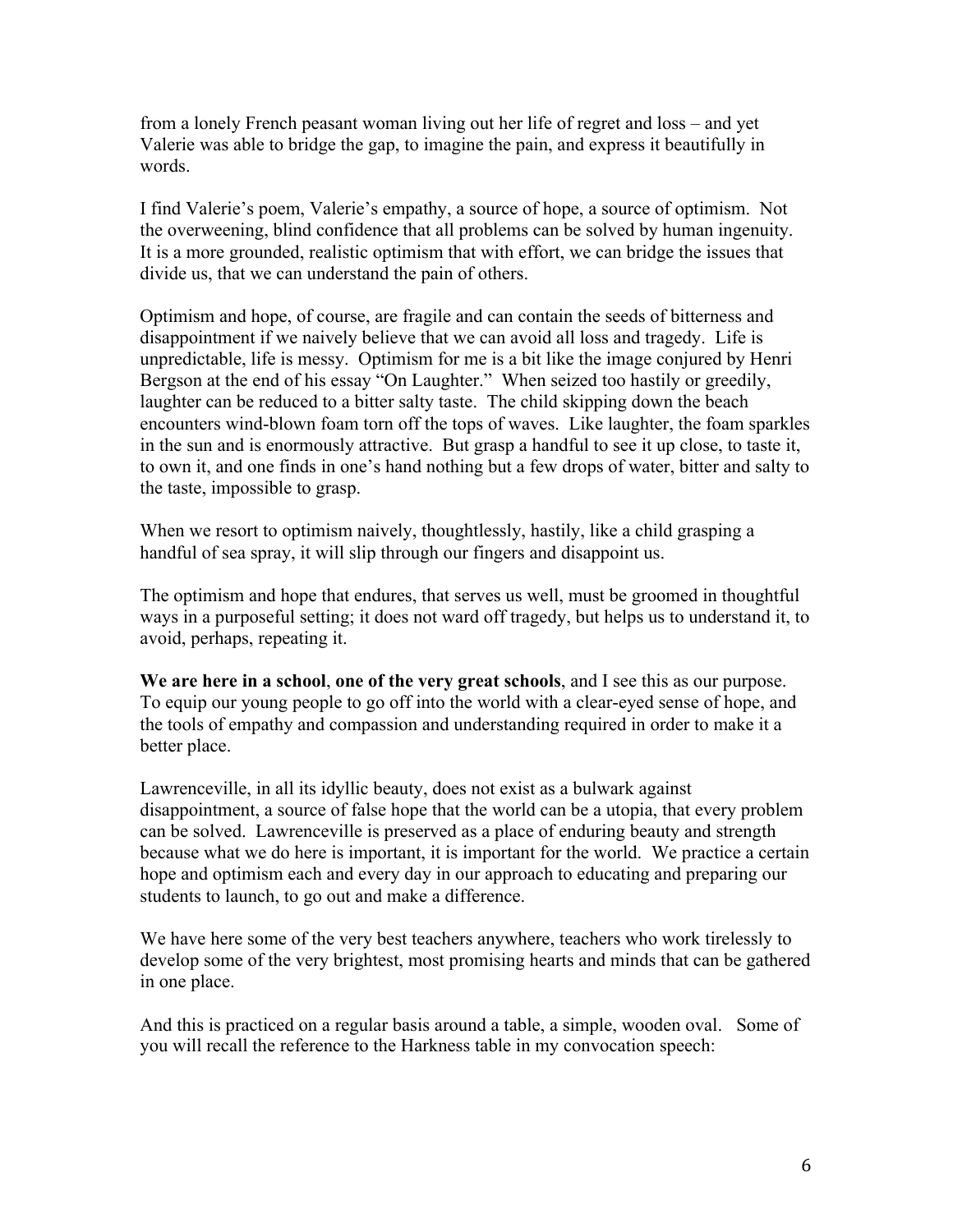*"The physical presence of the table, the carefully crafted, venerable piece of furniture, burnished by countless hands and elbows, … , is important. The smooth, unbroken plane of the wooden surface connects those around the perimeter and helps create that democracy of voices that is so critically important."* 

And what starts around that table extends beyond into the school. Students, your teachers begin with you students in the Second Form, instilling in you the discipline of listening; not simply taking note of a comment from a peer, but hearing another person and seeking to fully grasp their intent, acknowledging their thought before the discussion moves on.

The dynamic around the table further instills in you the discipline of thinking deeply, of examining your own assumptions in order to defend your position, or concede a point when a comment from a peer thoughtfully reveals a perspective you hadn't considered carefully enough. You learn to think, to listen, to engage, to be in the moment.

This develops over time into habits of mind, habits of empathy and understanding, habits of respect and openness to different viewpoints; merely disagreeing with someone does not make him or her your intellectual enemy – instead you see an opportunity to learn something new you hadn't considered before. This thinking extends more broadly across the school into the Houses, onto the playing fields. It informs how we treat each other, how we respect each other, how we seek to understand each other.

And as I listen to the deep-seated beliefs expressed by members of this faculty on the importance of the work that occurs around that wooden table, their words betray a certain humility, and at the same time, a deep love, bordering on awe.

**Kris Schulte** speaks beautifully about her colleagues: *"It is wonderful to work here with teaching colleagues so dedicated to growth and willing to try new methods, make mistakes and try once again. I am continually impressed with my colleagues' dedication to doing what will best help their students learn-- and working incredibly long hours in the process -- even while counseling, coaching and doing all the other duties of a boarding school teacher! Teaching is such an optimistic profession, and I see that attitude each day in my work with my colleagues. It is inspiring."*

Without a trace of his characteristic irreverence, **Regan Kerney** says, *"I have no choice but to know all my charges – where they live, what they play, whom they admire, and when they are having a bad day. At a Harkness table, every seat in the room is up close and personal, including mine. It is a place where, to paraphrase Admiral Chester Nimitz, uncommon education is a common virtue, and one thing we learn is a lot about each other. This is essentially what*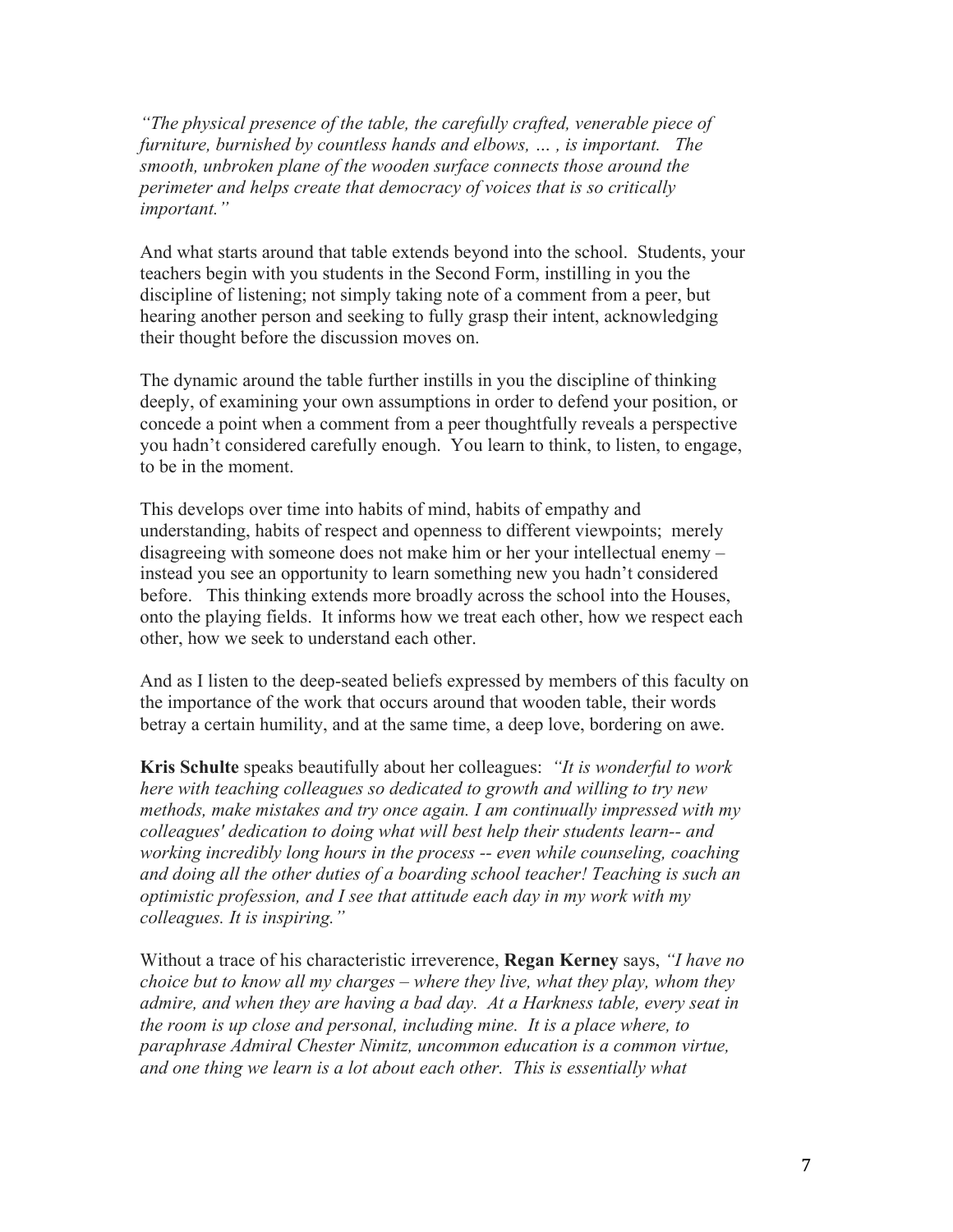*teaching boils down to. If this is work, then I want to be sentenced to hard labor."* 

**Katie O'Malley** sees teaching as feeding their souls, and she writes, *"There are few experiences more enjoyable than a good discussion around a dinner table, and the classroom Harkness table provides a similar kind of feast. Lawrenceville students are hungry for the stimulation and sense of significance they get from engaging in thoughtful conversation, and there is a delicious earnestness in the way they listen to their peers, present their ideas, and ask challenging questions of the texts. As their teacher, I get my fair share of refreshment just sitting at the table.* 

Like one used to coaxing a sprout to grow on its own, **Jake Morrow** writes modestly: *"…students will learn more deeply, if they solve a problem for themselves […]. That […] principle can be a little humbling for a teacher. It makes me a resource for students to draw on, and not the font of all Latin knowledge. But it also allows me to observe more and talk less, and it gives the students an opportunity to learn the material more thoroughly and become a lot more confident in their own abilities. And that is – as I understand it – what Harkness teaching is all about."*

And **Blake Eldridge** connects Harkness teaching more broadly and more deeply to the culture of the School: *"The dynamism, regularity, and intimacy of the Harkness table are also characteristic of House life, and they once again create the perfect environment for learning.* 

*In the House, the virtues of respect, compassion, open mindedness, and generosity are reinforced and find practical expression. […] In time, those […] become the […] habits that draw others together and animate a House – and the result is an enduring solidarity."*

So Lawrenceville has a long legacy of preparing young people with a certain optimism – be bold and assertive, and along with that, have the confidence to examine assumptions, to listen with empathy, to take thoughtful initiative, to approach the world with a patient understanding that it is not a perfect place.

And where are these students, these graduates whose hearts and souls have been so painstakingly developed and nurtured in this environment, so well prepared to take on the challenges they encounter?

- o Kim Dacres Class of 2004 is a principal at the Harlem Prep Middle School, one of the Democracy Prep Public Schools in New York.
- o Bobby Codjoe Class of 2006 is a trial attorney for the Legal Aid Society in the Brooklyn, NY office.
- $\circ$  Christina Williams Class of 1994 works around the world with Doctors Without Borders, most recently in Papua, New Guinea and the South Sudan.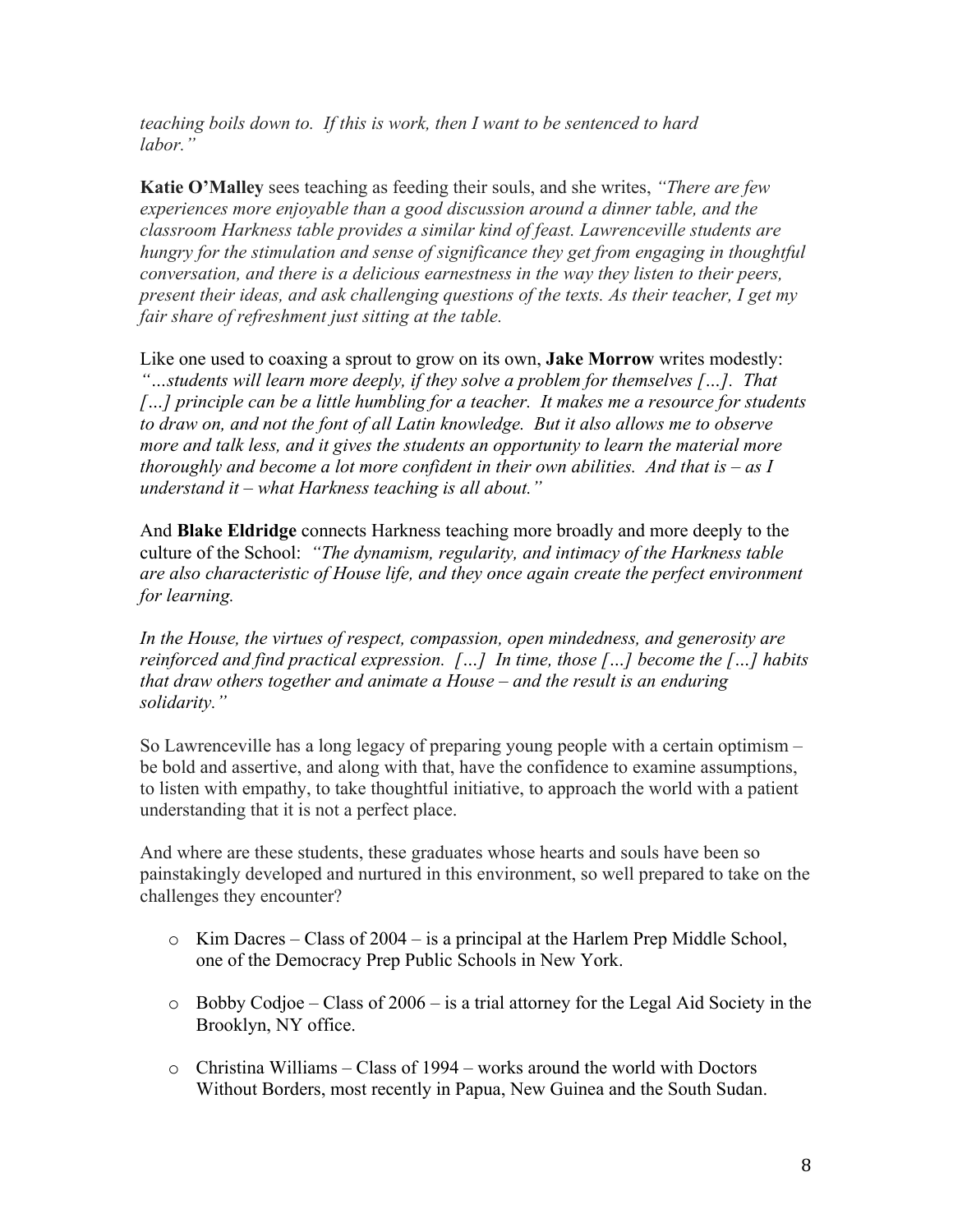- o Oliver Sissman Class of 1996 is a Sergeant with the New Jersey State Police.
- o Shahid Aziz Class of 1988 is a surgeon who spends time in Bangladesh doing cleft lip and cleft palate repair.
- $\circ$  Juliette Rousselot Class of 2004 a self-described human rights consultant and freelance journalist – has worked at Amnesty International, the Cambodian Center for Human Rights, and has written and published widely on human rights issues around the world.
- o A.J. Ernst Class of 2005– Dean of Students at a charter school in North Philadelphia
- o Stacey Patton Class of 1996 previously of the NAACP is an acclaimed Author, Child Advocate
- o Mike Schell Class of 2001 Executive Director of the Cannonball Fund, an organization dedicated to developing leadership and improving academic and athletic prospects of youth in under-served communities through baseball and softball.
- $\circ$  Tiffany Kuehner Class of 2003 CEO of Hope for Haiti a group that was on the frontlines aiding the humanitarian response during the recent earthquake in Haiti.
- o Wayne Meisel Class of 1978 One of the primary architects of the nation-wide service organization Americorps and Board member of Teach for America.
- o Adam Spector Class of 2000 is a board member and tireless advocate for the Coral Restoration Foundation, a group dedicated to the protection of the Florida barrier reef.
- $\circ$  Tanmay Rao Class of 2015 has created a free math tutoring program in which high school students teach elementary and middle school students in Mercer County, New Jersey

The list of what our graduates are doing to make a difference goes on and on.

Yeats warns us that the "best lack all conviction;" studies suggest that millennials lack resolve. There may be some truth in that at times, and yet I prefer to consider the extraordinary faith and commitment that these Lawrentians exhibit in their life work. I prefer to consider Valerie's insightful poem and her ability to exercise empathy.